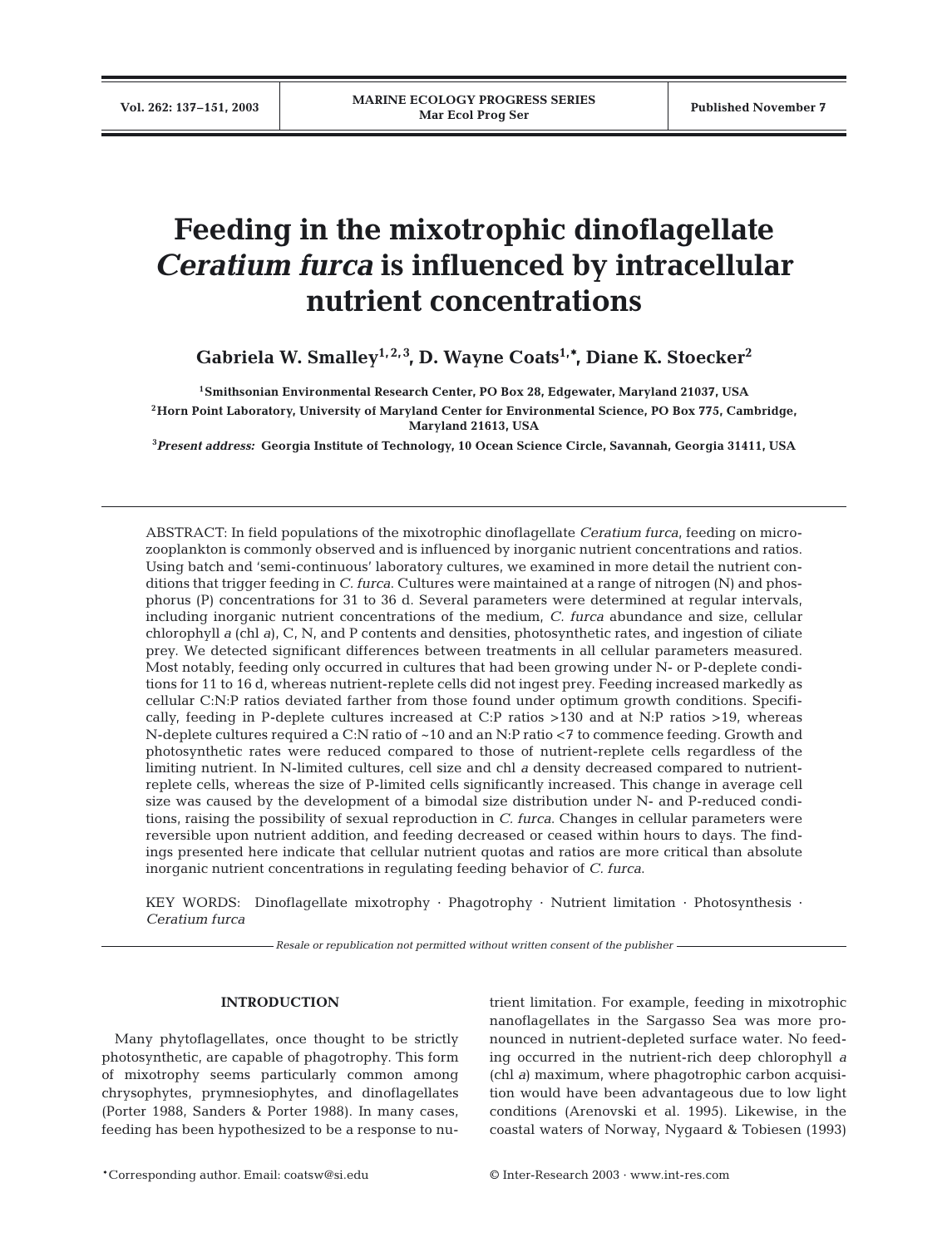found that increased feeding on bacteria by certain mixotrophic chrysophytes coincided with low inorganic phosphorus (P) concentrations and suggested that bactivory served as a survival strategy during nutrient limitation. In many primarily photosynthetic dinoflagellates, feeding also seems to be related to inorganic nutrient concentrations. In Chesapeake Bay, ingestion of ciliates by *Ceratium furca* and of cryptophytes by *Gyrodinium galatheanum* increased with decreasing inorganic P concentrations (Li et al. 2000a,b, Smalley & Coats 2002), whereas *Prorocentrum minimum* contained a greater number of food vacuoles at higher NH<sub>4</sub> concentrations (Stoecker et al. 1997).

Nutrient addition experiments with natural populations support a relationship between feeding and nutrient concentrations. Consistent with the suggested role of phagotrophy as a means to supplement the nutrient budget, Arenovski et al. (1995) reported a decrease in phagotrophic activity or abundance of mixotrophic nanoflagellates in response to nutrient addition. Nutrient addition assays using field populations of the 3 dinoflagellates *Gyrodinium galatheanum, Prorocentrum minimum*, and *Ceratium furca* also showed a decrease in feeding when nitrogen (N) and/or P were added (Stoecker et al. 1997, Li et al. 2000b, Smalley 2002). However, differences in the response pattern among and within species were apparent. Whereas the ingestion rate of *G. galatheanum* dropped upon the addition of N and N+P (Li et al. 2000b), feeding in *P. minimum* actually increased when N or P were added separately, but decreased when these nutrients were added together (Stoecker et al. 1997). In feeding trials involving *C. furca* collected from 3 different sampling sites, ingestion rates consistently dropped when N and P were added together. However, the response to separate N or P addition varied, with ingestion rates decreasing, increasing, or remaining unaltered depending on feeding trial (Smalley 2002).

For a few mixotrophic species, the influence of nutrient concentrations in the growth medium on ingestion has been investigated in the laboratory. Legrand et al. (1998) found that the mixotrophic dinoflagellate *Heterocapsa triquetra* failed to ingest prey under nutrientreplete growth conditions, but did so in nutrientdeplete medium regardless of light environment. Likewise, feeding by *Gyrodinium galatheanum* was stimulated by low N and/or P concentrations in the growth medium and increased as N:P ratios of the medium deviated farther from the Redfield ratio (Li et al. 2000a,b). Feeding by field populations of *Ceratium furca* and *G. galatheanum* showed a similar relationship with inorganic nutrient ratios and was positively correlated with inorganic N:P ratios (Li et al. 2000b, Smalley & Coats 2002). These observations suggest

that nutrient ratios, rather than absolute nutrient concentrations, may play a role in regulating phagotrophy in these mixotrophs (Raven 1997, Stoecker et al. 1997, Li et al. 2000a,b, Smalley & Coats 2002).

Whereas feeding in field populations of *Ceratium furca* was clearly influenced by inorganic nutrient concentrations and ratios (Smalley 2002, Smalley & Coats 2002), the feeding response observed during nutrient addition assays exhibited no consistent relationship with these parameters (Smalley 2002). This illustrates the difficulty of inferring nutrient limitation of a cell or population based on inorganic nutrient concentrations alone. The biological availability of inorganic nutrients (especially  $PO<sub>4</sub>$ ), the ability to utilize dissolved organic nutrients, and the internal storage capabilities of organisms can all influence the interpretation of inorganic nutrient data (Cembella et al. 1984, Fisher et al. 1992). We thus examined the relationship between nutrient concentrations and feeding in *C. furca* in a controlled laboratory setting. Using batch and 'semicontinuous' cultures, we were able to manipulate the nutrient environment and the nutritional history of *C. furca*, allowing us to gain a better understanding of the relationships between inorganic nutrient concentrations, cellular nutrient quotas, and feeding.

# **MATERIALS AND METHODS**

**Culture of organisms.** Cultures of *Ceratium furca* originally isolated from Chesapeake Bay were maintained at 20°C in 15‰ modified f/2-Si medium (Guillard & Ryther 1962) and exposed to an irradiance level of 160 µmol  $m^{-2}$  h<sup>-1</sup> on a 14:10 h light:dark (L:D) cycle. Ciliates of the genus *Strobilidium* were isolated from the Rhode River, a Maryland tributary of Chesapeake Bay, and grown at 4°C in 15‰ water enriched to f/2-levels with vitamins and trace metals. Ciliates were maintained at an irradiance of 15 µmol  $m^{-2}$  h<sup>-1</sup> on a 14:10 h L:D cycle and fed a mixture of the flagellates *Isochrysis galbana* and *Storeatula major*. The genus *Strobilidium* was chosen as prey because analysis of *C. furca* food vacuole content and potential prey availability in the field indicated that *C. furca* preyed mainly on small (10 to 40 µm) choreotrich ciliates of this genus (Smalley et al. 1999).

**Batch culture experiment.** To determine the relative effect of inorganic N and P concentrations on feeding in *Ceratium furca*, we conducted a time-course experiment using batch cultures. At the beginning of the experiment, *C. furca* stocks were concentrated ~7-fold by gentle reverse filtration through 20 µm Nitex mesh. Cells were then evenly distributed into ten 2 l polycarbonate bottles and diluted to approximately 2500 cells ml–1 using 5 different target media to yield duplicate 2 l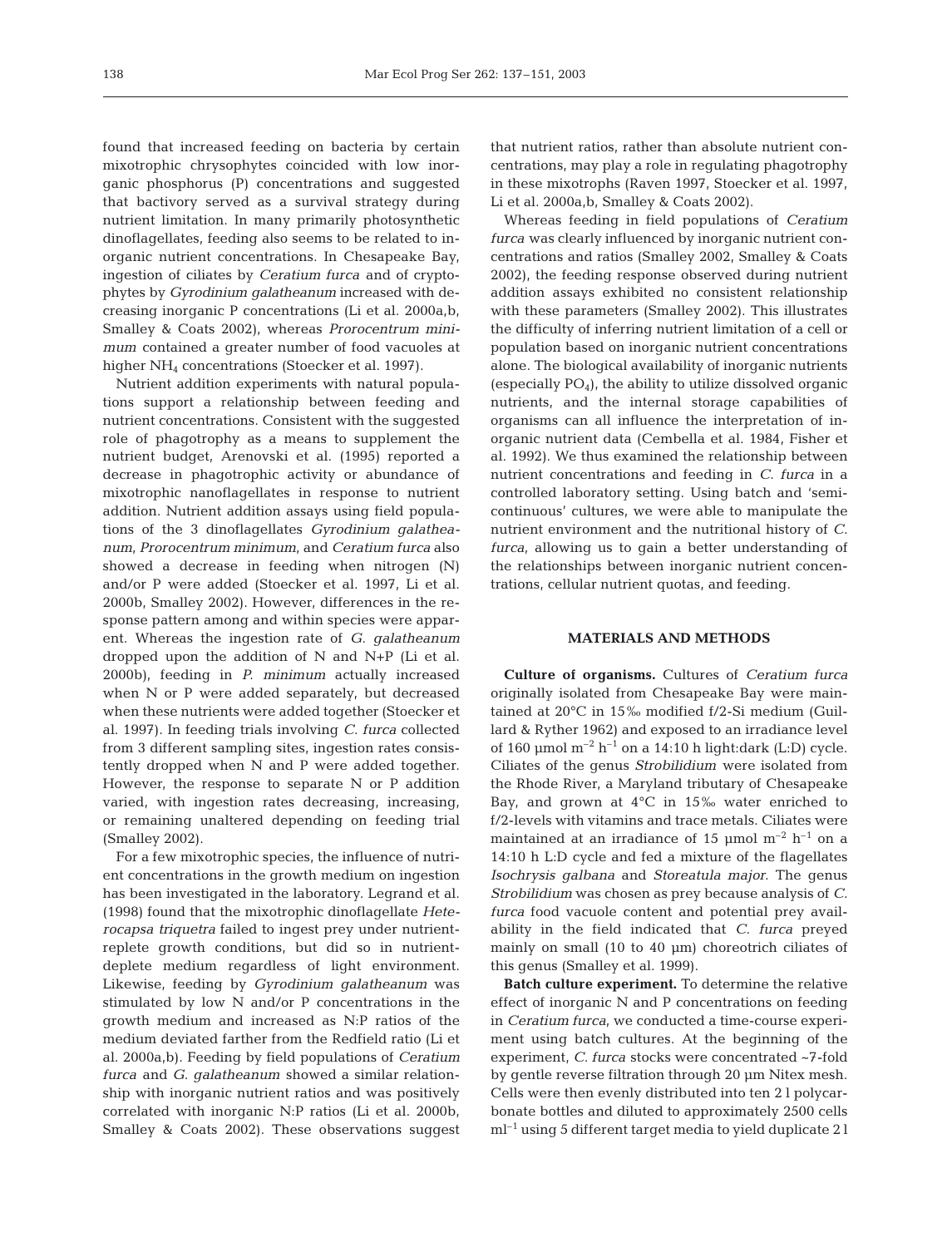cultures for the following treatments: (1) nutrientreplete (f/2-Si; 883 µM NO<sub>3</sub>, 36 µM PO<sub>4</sub>), (2) 50% reduced N levels (f/2- $\frac{1}{2}N$ ), (3) no added N (f/2-N), (4) 50% reduced P levels  $(f/2-\frac{1}{2}P)$ , and (5) no added P (f/2-P). Treatments were incubated under the same light and temperature conditions as stock cultures. After a recovery period of  $1\frac{1}{2}$  h, aliquots were removed to determine inorganic nutrient concentrations of the medium, *C. furca* abundance and size, cellular chl *a*, C, N, and P contents and densities, photosynthetic rates at growth irradiance, and ingestion of ciliate prey. This process was repeated weekly for inorganic nutrient analysis and 2 to 3 times a week for the other parameters for a total of 36 d.

**'Semi-continuous' culture experiment.** A 'semicontinuous' culture experiment was used to explore relationships among relatively stable external nutrient concentrations, cellular nutrient quotas, and feeding in *Ceratium furca*. For this experiment, 1.2 l of *C. furca* stock culture at 5000 cells  $ml^{-1}$  was distributed to ten 2 l polycarbonate bottles. Duplicate bottles were assigned to each of 5 different nutrient regimes. While f/2 concentrations of N were added to all treatments, P concentrations ranged from very low to high (0, 3, 6, 13, or 15  $\mu$ M PO<sub>4</sub>). Treatment bottles were incubated for 31 d under the same light and temperature conditions as stock cultures. Daily, 25% (300 ml) of the culture medium and a sufficient number of *C. furca* to retain cell density at  $\sim$  5000 ml<sup>-1</sup> were removed and replaced with 300 ml of fresh target medium. To accomplish this, *C. furca* densities were first determined for each bottle and a volume of culture fluid containing *C. furca* equivalent in number to those produced during the preceding 24 h was removed. The remainder of the 300 ml of medium to be replaced was then withdrawn by siphon using silicone tubing capped with 20 µm Nitex mesh to prevent removal of additional *C. furca*. Whereas 300 ml was removed daily from each bottle, the proportional removal of culture medium with cells to cell-free medium varied slightly from day to day and depended on net growth of *C. furca*. Samples for analysis of dissolved inorganic nutrient concentrations in the spent medium, cell size, and cellular C, N, and P contents, and densities of *C. furca* were taken every 3 d. Photosynthesis, chl *a* content and density, and ingestion of ciliates by *C. furca* were assessed every 6 d. Cultures were assumed to have reached steady state when cellular parameters (i.e. cell size, feeding, photosynthetic rates, chl *a*, C, N, and P contents) deviated by no more than 10% from the 'steadystate' mean of those parameters.

**Nutrient addition experiment.** *Ceratium furca* cultures were maintained in P-deplete f/2 medium for 2 mo under the same light and temperature conditions described above. At the start of the experiment, 400 ml

of culture was added to each of eight 500 ml glass flasks. Duplicate flasks were then spiked with 0, 1.5, 9, or 20  $\mu$ M PO<sub>4</sub> to yield 4 different nutrient regimes. Subsamples were immediately withdrawn for analysis of inorganic nutrient concentrations, *C. furca* abundance and size, cellular chl *a*, C, N, and P contents, photosynthetic rates, and ingestion rates. This process was repeated after 3, 6, 9, 27, and 51 h, except that feeding assays were not conducted at the 6 and 9 h time points. In addition, cell size was determined for all treatments at the beginning of the experiment.

**Analytical procedures.** *Strobilidium* sp. and *Ceratium furca* densities were determined microscopically after Lugol's fixation (2% final concentration). Successive microscope transects  $(100 \times$  to  $125 \times)$  of triplicate Sedgwick-Rafter chambers were examined until 100 *C. furca* cells had been encountered for each chamber. The entire chamber was scanned for determination of *Strobilidium* sp. abundance. Cell length of 100 *C. furca* specimens was measured using an ocular micrometer, and cells were grouped into 2 size categories, <60  $\mu$ m and ≥60 µm. To determine cell volume and equivalent spherical diameter (ESD), 2 ml of *C. furca* culture preserved in 2% gluteraldehyde were analyzed using a Coulter Multisizer II electronic particle counter (Coulter Corporation) interfaced with AccuComp particle characterization software (Coulter AccuComp version 2.01, 1998). Growth rates were calculated assuming exponential growth/decay of *C. furca* over the experimental period.

The ability of *Ceratium furca* to ingest ciliate prey was determined using the labeling technique described in Smalley et al. (1999). These authors used fluorescent latex microspheres (Fluoresbrite plain YG 1.0 micron; Polysciences) to label natural prey and followed ingestion of labeled prey by *C. furca* in the field. The preferred prey of *C. furca*, small choreotrich ciliates, were labeled quickly (>95% labeled in 15 min) and retained the microspheres for the duration of the experiment (>99% labeled after 6 h), whereas *C. furca* was unable to ingest microspheres alone (Smalley et al. 1999). For the feeding assays employed here, we added fluorescent microspheres at  $5 \times 10^6$  ml<sup>-1</sup> to between 10 and 20 ml of *Strobilidium* sp. culture in 20 ml scintillation vials. The vials were placed in a temperature-controlled incubator until the culture medium had equilibrated at 20°C (~15 min), which also allowed sufficient time for a majority of *Strobilidium* sp. to ingest microspheres. *C. furca* was then added at a target prey:predator ratio of 1:1.5. The vials were incubated for 6 h under the same light and temperature conditions as experimental and stock cultures, and subsequently fixed with modified Bouin's solution (Coats & Heinbokel 1982). Ingestion rate was determined by placing each sample in a 5 ml Zeiss settling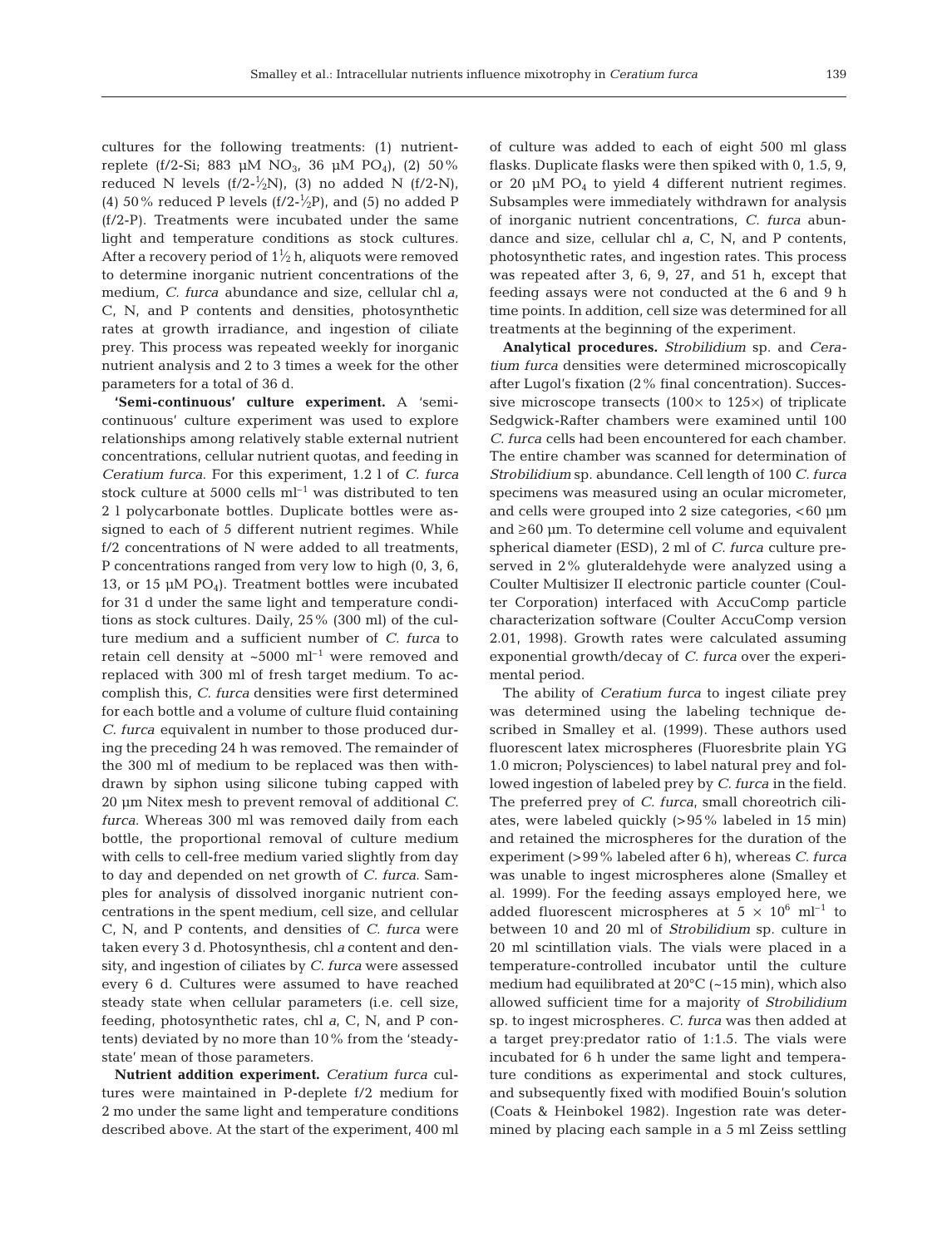chamber. After allowing sufficient time for settling, the chamber was scanned at 200× to 400× on an inverted microscope equipped with epifluorescence optics (Leitz Diavert; 450 to 490 nm excitation, 520 nm barrier filter). The number of labeled food vacuoles per *C. furca* was recorded for the first 100 specimens encountered. Hourly ingestion rate was obtained by dividing the mean number of food vacuoles per *C. furca* by incubation time. Feeding assays were conducted at the same time of day to avoid differences in ingestion rate due to diel feeding patterns.

Photosynthetic rates of *Ceratium furca* were determined at treatment temperature and irradiance using the 14C method. Rates were consistently measured at 12:00 h to avoid differences due to diel fluctuations in photosynthesis. One ml aliquots of the cultures were spiked with  $NaH^{14}CO<sub>3</sub>$  (ICN Chemicals) to a final activity of 0.25  $\mu$ Ci m<sup>-1</sup> and incubated for 1 h at 20 $^{\circ}$ C and 160  $\mu$ mol m<sup>-2</sup> h<sup>-1</sup>. Parallel dark vials were treated likewise, but wrapped in aluminum foil during incubation. Incubations were terminated by adding 0.25 ml of 10% HCl to each vial to remove unincorporated  $^{14}$ C. After placing the vials on an orbital shaker (150 rpm) overnight, 5 ml Ecolume scintillation cocktail was added to each vial, and activity was determined on a liquid scintillation counter (Packard TriCarb model 1600TR). To determine total activity added, 20  $\mu$ l of <sup>14</sup>C stock solution was added in triplicate to vials containing 200 µl phenethylamine and 5 ml scintillation cocktail. Dissolved inorganic carbon was measured with a Capni-Con 5 Total Carbon Dioxide Analyzer. Photosynthetic rates were calculated using the equation given by Parsons et al. (1984) and normalized to cell number and chl *a* concentrations to yield cell-specific (pg C cell<sup>-1</sup> h<sup>-1</sup>) and chl *a*-specific (mg C mg chl  $a^{-1}$  h<sup>-1</sup>) rates. Chl *a* content of *Ceratium furca* was determined fluorometrically on 20 ml aliquots concentrated on GF/C filters and extracted in 90% acetone for 24 h in the dark at 4°C. Chl *a* density was obtained by normalizing chl  $a$  cell<sup>-1</sup> to cell volume ( $\mu$ m<sup>3</sup>).

Cellular C, N, and P contents of *C. furca* were measured using 50 ml aliquots that were washed 3 times (GF/F filtered, autoclaved 15 psu seawater) by gentle gravity filtration through 12 µm Nuclepore filters to remove bacteria and cell debris. For analysis of cell abundance, 5 ml of the washed cell suspension were fixed in Lugol's solution. Twenty ml each were collected on precombusted Whatman GF/F filters for CHN and particulate P analyses. Cellular C and N were analyzed with an Exeter Analytical CE-440 Elemental Analyzer, and particulate P was determined as soluble reactive P following high temperature combustion and hydrochloric acid digestion (Anderson 1976). Cellular C, N, and P contents were divided by cell volume to yield C, N, and P densities.

Samples (20 ml) for the analysis of inorganic nutrient concentrations (nitrate and nitrite, ammonia, dissolved inorganic phosphate) of the culture medium were filtered through GF/F filters and stored frozen (–20°C) in acid-washed scintillation vials. They were analyzed using a Technicon Autoanalyzer II equipped with a Bran and Luebbe detector (Technicon Engineering).

**Statistical analyses.** All data were examined for homogeneity of variance and normality. Data that failed to meet these criteria were transformed as indicated in text or figure legends. If transformation did not correct the problem, non-parametric tests were used. The cellular parameters measured for *Ceratium furca* were analyzed for significant differences between treatments (1-way ANOVA) and/or over time (linear regression or 2-way ANOVA with time as second factor) using SAS/MIXED procedures (SAS System for Windows, Release 8.01; SAS Institute). The Tukey test was used for pairwise mean comparison (SAS/MIXED). Correlations between feeding and cellular nutrient ratios were determined using a Spearman rank order correlation (batch and 'semicontinuous' culture experiments) or a Pearson product moment correlation (nutrient addition experiment; SigmaStat version 2.03, SPSS). Means were reported ± SE of the mean unless otherwise indicated. Means and SE of transformed data were back-transformed for graphical representation to facilitate comparison with non-transformed data. When non-parametric tests were used to analyze data, we reported the median and the 25th and 75th percentiles.

#### **RESULTS**

#### **Batch culture nutrient experiment**

Initially, an increase of cell numbers was observed in all 5 treatments (Fig. 1A). After several days, however, cells in the f/2-N and f/2-P treatments stopped growing and eventually began to decline in numbers. Growth rates calculated over the entire length of the experiment exhibited significant treatment-specific differences  $(p < 0.0001)$ . Growth was highest in the nutrientreplete treatment (0.044  $\pm$  0.0005 d<sup>-1</sup>), followed by the f/2-<sup>1</sup>/<sub>2</sub>N and f/2-<sup>1</sup>/<sub>2</sub>P conditions (0.034  $\pm$  0.0020 d<sup>-1</sup> and  $0.027 \pm 0.0001$  d<sup>-1</sup>, respectively). Cells in the f/2-N treatment exhibited a growth rate of  $0.009 \pm 0.0007 \text{ d}^{-1}$ , whereas the growth rate of f/2-P cultures was negative  $(-0.014 \pm 0.0030 \text{ d}^{-1}).$ 

Cell size also exhibited treatment-specific changes over time  $(p < 0.0001$ ; Fig. 1B). By Day 11, average cell size in the f/2-N treatment was significantly smaller than in the nutrient-replete treatment  $(p < 0.0001)$ , whereas average size of cells in the f/2-P treatment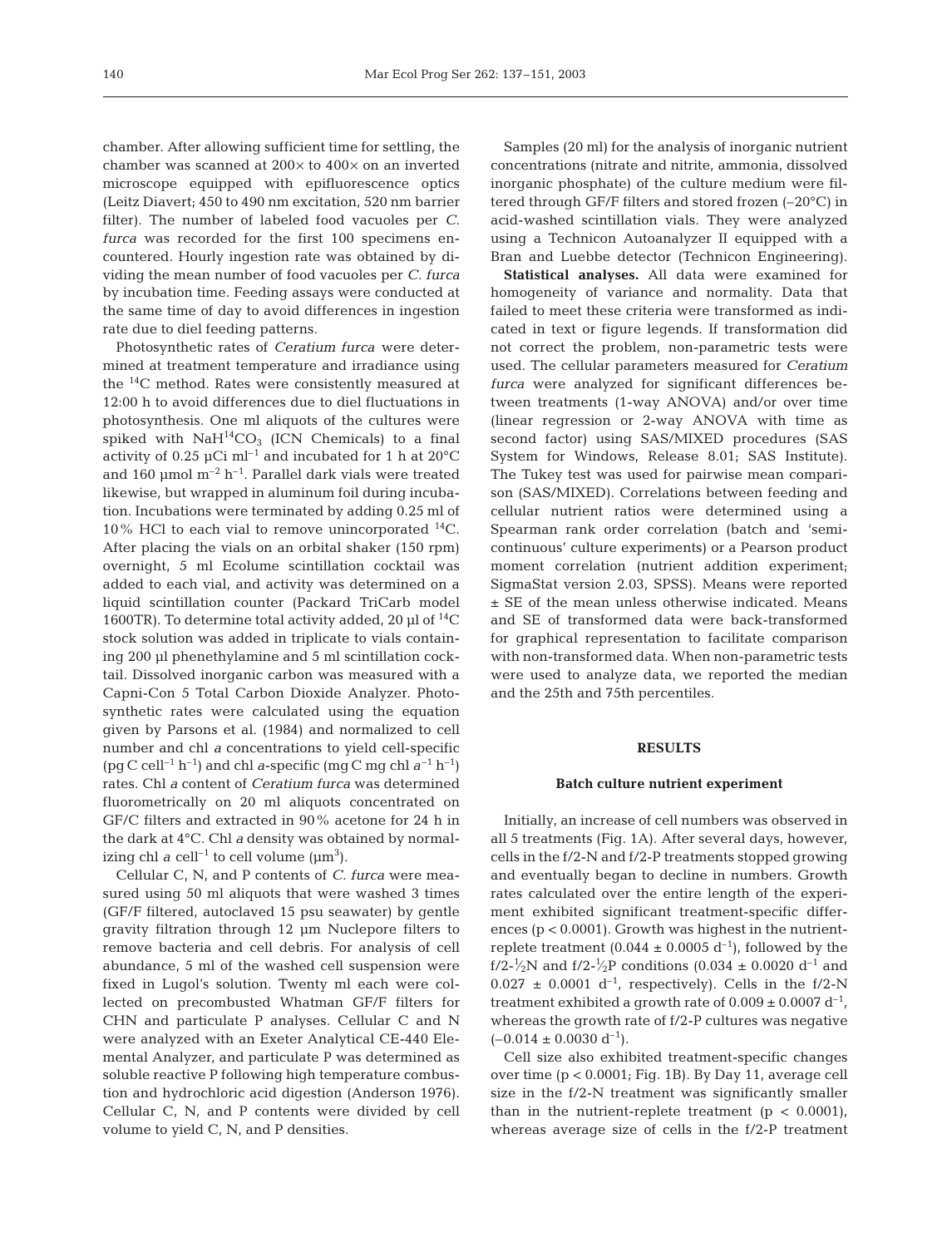

Fig. 1. *Ceratium furca*. (A) Cell density and (B) equivalent spherical diameter (ESD) of the dinoflagellate grown in batch cultures. Cells were grown at 5 different inorganic nutrient levels: f/2-Si ( $\bullet$ ), f/2-<sup>1</sup>/<sub>2</sub>N ( $\Delta$ ), f/2-N ( $\Delta$ ), f/2-<sup>1</sup>/<sub>2</sub>P ( $\Box$ ), f/2-P ( $\Box$ ) for 36 d. Data are presented as mean ± SE

was significantly larger by Day 18 ( $p = 0.008$ ). This change in average cell size reflected the development of a bimodal size distribution in some treatments. Within the same treatment, the size of some cells increased slightly or remained unchanged, while the size of others decreased dramatically. This resulted in 2 size categories with average equivalent spherical diameters (mean  $\pm$  SD) of 22.0  $\pm$  1.05 µm and 28.3  $\pm$ 1.12 µm (or approximately  $<60$  µm and  $\geq 60$  µm in length, as *Ceratium furca* is not spherical). The cells also differed in pigmentation and morphology, with the smaller cells exhibiting lower chl *a* content and shorter apical and antapical horns. By the end of the experiment, the percentage of small cells differed significantly between treatments ( $p = 0.002$ ; arcsin square-root transformation). The N-limited cultures contained the highest percentage of small cells  $(39 \pm$ 0.0%), followed by the nutrient-replete and  $f/2$ - $\frac{1}{2}N$ and  $f/2-\frac{1}{2}P$  conditions (21  $\pm$  1.5%, 19  $\pm$  1.0%, and 22  $\pm$ 2.5%, respectively). P-deficiency resulted in the lowest percentage of small cells  $(9 \pm 2.8\%)$ .

The ability of *Ceratium furca* to feed when provided with prey was also strongly influenced by nutrient concentrations in the growth medium. Initially, little or no feeding was observed in subsamples of *C. furca* from all 5 treatments incubated with prey. However, ingestion rates increased after 11 d in cells from the f/2-P treatment (Fig. 2A) and to a lesser extent after 16 d in cells grown under f/2-N conditions (Fig. 2B). In these 2 treatments, ingestion rates continued to increase until Day 36, whereas no feeding was detected in cells from the remaining treatments. The increase in feeding lagged 5 to 10 d behind a sharp drop in inorganic P or N concentrations to trace levels in the f/2-P and f/2-N treatments, respectively (Fig. 2A,B). Throughout the experiment, food vacuoles were only observed in cells ≥60 µm in length, whereas small cells failed to ingest prey ciliates. When we considered feeding of larger cells only, the differences and patterns of feeding rates among the various treatments persisted, despite the treatment-specific differences in the percentage of small cells.

Cellular chl *a* density and cell-specific photosynthetic rate also exhibited treatment-specific changes over time (chl *a*: p < 0.0001, log-transformed; photosynthesis:  $p < 0.0001$ , log-transformed; Fig. 3). While chl *a* density decreased in all treatments after ~9 d, this decrease was not significantly different in the f/2-Si, f/2- $\frac{1}{2}N$ , f/2- $\frac{1}{2}P$ , and f/2-P treatments (p = 0.06). However, chl *a* density of *Ceratium furca* grown in f/2-N dropped sharply after Day 9 and was significantly lower than that of cells grown in f/2-Si by Day 11 (p = 0.049; Fig. 3A). Cell-specific photosynthesis was similar in the f/2-Si, f/2- $\frac{1}{2}N$ , and f/2- $\frac{1}{2}P$  treatments throughout the experiment  $(p = 0.07)$ , but was significantly lower in the f/2-N and f/2-P cultures compared to f/2-Si cultures by Days 11 and 18, respectively  $(f/2-N: p = 0.0044; f/2-P: p = 0.0068; Fig. 3B)$ . Photosynthetic rate of the P-deplete cells recovered somewhat on the last day of the experiment and was no longer significantly different from that of nutrient-replete cells (p = 0.789; Fig. 3B).

Cellular C and P densities were also affected by the various nutrient treatments and exhibited significant treatment-specific changes over time (C: p < 0.0001; P: p < 0.0001). Both N- and P-deficient cultures contained significantly more  $C$  per  $\mu$ m<sup>3</sup> at the end of the experiment than other cultures (Fig. 4A). Cellular P density also increased significantly in N-deficient cells, but decreased in f/2-P cultures (Fig. 4C). On the other hand, cellular N density remained similar in all treatments over time  $(p = 0.148)$ , and no significant differences between treatments were detected after 36 d (Fig. 4B). Ratios of C:N, C:P, and N:P also changed depending on the nutrient treatment. By the end of the experiment, P-limited cells had significantly higher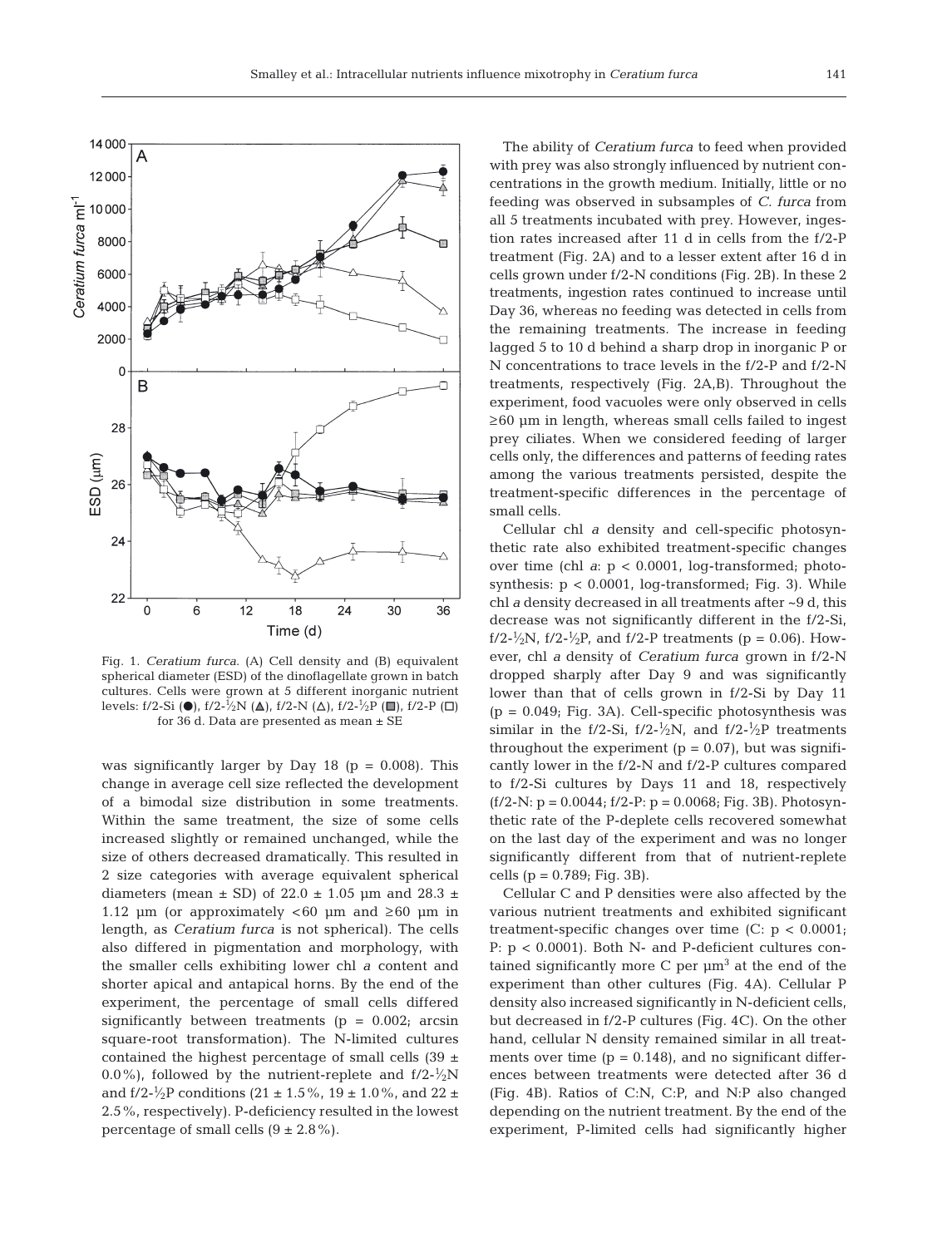cultures. Ratios of C:N, C:P, and N:P were positively correlated with ingestion rates of cells from P-reduced treatments (Table 1). Similar trends were observed in the Nreduced treatments, where ingestion rate was positively correlated with C:N, but negatively with N:P; Table 1).

# **'Semi-continuous' culture experiment**

By replacing 25% of the spent medium with fresh medium on a daily basis, we were able to provide a relatively stable inorganic nutrient environment for *Ceratium furca* cultures. Inorganic N (NH<sub>4</sub>+  $NO<sub>2</sub>+NO<sub>3</sub>$ ) was present at high concentrations in all treatments and averaged 746 ± 3.6 µM N. Daily fluctuations were similar between treatments and averaged 2.4 ± 0.28% across all treatments (Fig. 5A). Inorganic P concentrations varied across the different treatments, but after an initial decrease remained stable within treatment (Fig. 5A). We were able to maintain *C. furca* at the target level of 5000 cells  $ml^{-1}$  in most treatments (Fig. 5B). However, P concentrations in the treatment receiving no P addition were insufficient to sustain cell growth after 7 d, and cell number decreased by 5.8  $\pm$  4.2% d<sup>-1</sup> thereafter. On the other hand, cultures exposed to the various P-

addition treatments grew by an average of  $12.2 \pm$  $0.48\%$  d<sup>-1</sup>. While the average daily increase in cell numbers was similar across these treatments, it varied drastically from day to day within treatments (3 µM

Time (d)

 $f/2-Si$ 

 $-f/2-N$ 

 $- f/2 - P$ 

35



30

 $20$ 

 $10$ 

 $\ddot{o}$ 5  $10$  $15$ 20  $25$  $30$ 



 $1.8$ 

 $1.6$ 

 $1.4$ 

 $1.2$ 

 $1.0$  $\overline{M}$ 

 $0.8$ 

 $0.6$  $0.4$ 

δ,

1000

800

600

400

200

 $N(\mu M)$ 

otal

 $0.12$ 

 $0.10$ 

 $0.08$ 

 $0.06$ 

 $0.04$ 

 $0.02$ 

 $0.00$ 

0.002

0.001

 $0.000$ 

5

10 15 20 25 30 35

Time (d)

 $\Omega$ 

Prey (Ceratium furca)<sup>-1</sup> h<sup>-1</sup>

 $\frac{1}{2}$ 

 $\overline{A}$  $f/2-P$ 

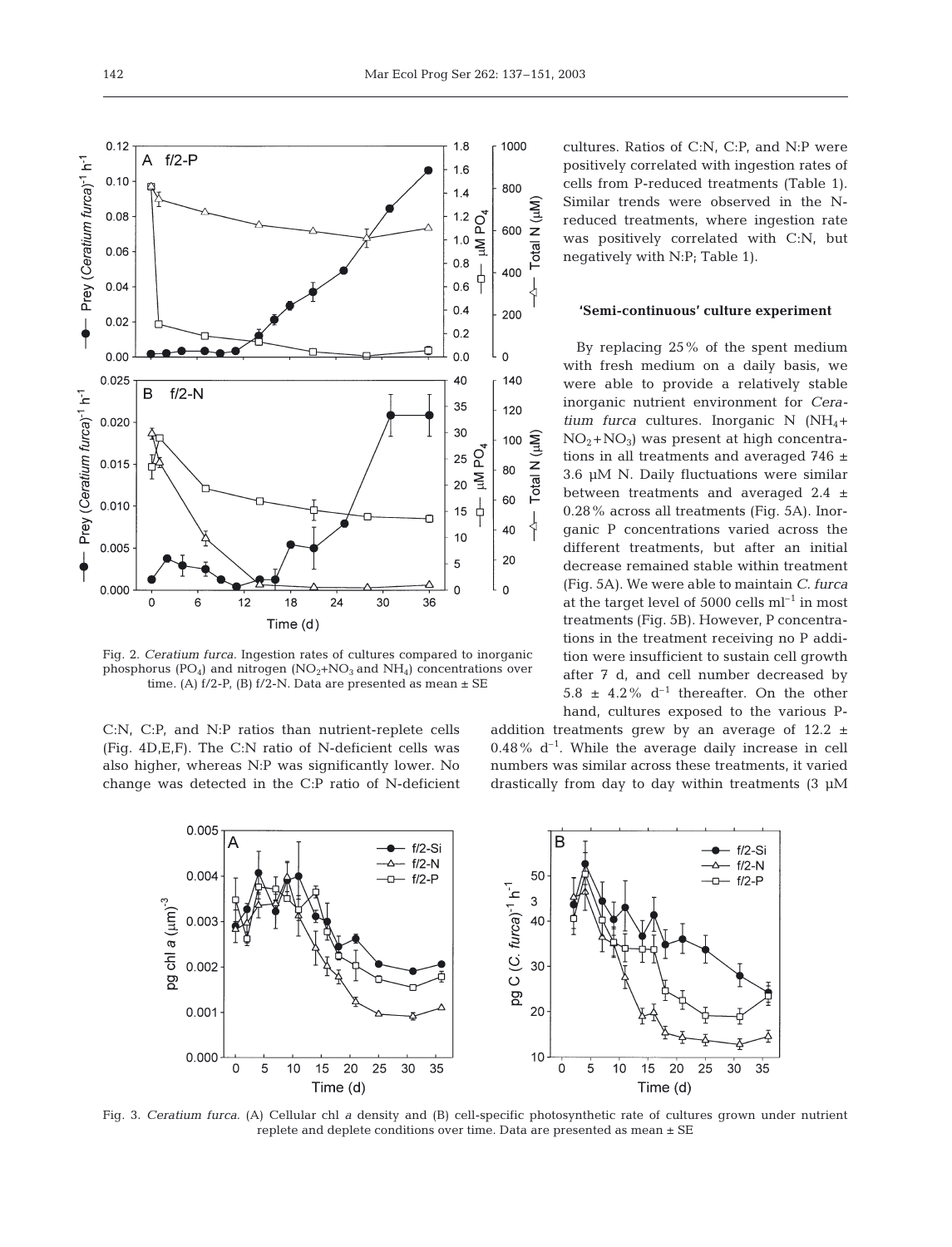

Fig. 4. *Ceratium furca*. Cellular C, N, and P densities and ratios of the dinoflagellate grown in batch cultures at different inorganic nutrient concentrations.  $T_0$ : start of experiment;  $T_{36}$ : end of experiment. To obtain total value,  $T_0$ -data for all treatments were averaged. The following data were transformed for statistical analysis, but back-transformed for graphic representation: C:N (log), C:P (reciprocal), N:P (reciprocal). Data are presented as mean  $\pm$  SE. Bars with the same letter(s) are not significantly different from one another

Table 1. *Ceratium furca*. Correlation analysis of feeding and cellular nutrient ratios of the dinoflagellates grown in batch and 'semi-continuous' cultures. Coeff. = correlation coefficient

|                   | Batch culture $(n = 78)$ |           | Semi-continuous    |  |
|-------------------|--------------------------|-----------|--------------------|--|
|                   | N-reduced                | P-reduced | culture $(n = 30)$ |  |
| $C:$ N ratio      |                          |           |                    |  |
| Coeff.            | 0.439                    | 0.497     | 0.657              |  |
| p-value           | < 0.0001                 | < 0.0001  | < 0.0001           |  |
| C:Pr <sub>1</sub> |                          |           |                    |  |
| Coeff.            | 0.151                    | 0.480     | 0.875              |  |
| p-value           | 0.186                    | < 0.0001  | < 0.0001           |  |
| $N: P$ ratio      |                          |           |                    |  |
| Coeff.            | $-0.452$                 | 0.558     | 0.900              |  |
| p-value           | < 0.0001                 | < 0.0001  | < 0.0001           |  |

PO<sub>4</sub>: 0.0 to 30.1%; 6  $\mu$ M PO<sub>4</sub>: -2.8 to 32.0%; 13 µM PO4: –5.7 to 31.5%; 16 µM  $PO_4$ :  $-5.2$  to 25.0%).

After 12 to 19 d, 85 to 90% of the values obtained for the various cellular parameters differed by no more than 10% from mean values (data not shown), suggesting that the *Ceratium furca* cultures had attained steady state. Steady-state means for these parameters were thus calculated using data from Days 19 to 30. We found significant differences between treatments in all cellular characteristics measured (Fig. 6). Notably, feeding was only observed in cells receiving 0 and 3  $\mu$ M PO<sub>4</sub> (Fig. 6A). *C. furca* from the 0 µM PO4 treatment were also significantly larger and had a higher C density (Fig. 6B,G), whereas chl *a* and N densities were not significantly different from those of other treatments (Fig. 6D,H). On the other hand, both cell- and chl *a*-specific photosynthetic rates and P density were severely reduced in P-deficient cells (Fig. 6E,F,I). Cell size exhibited a bimodal distribution (mean ± SD of 23.7 ± 1.11 and 33.8 ± 1.12 µm over all treatments). Whereas severe Pdeficiency resulted in a very low percentage of cells <60 µm in length, moderate P-limitation actually led to an increase in the percentage of small cells compared to nutrient-replete cultures (Fig. 6C). Food vacuoles were only observed in cells  $\geq$  60 µm in length.

As in the batch culture experiment, feeding was significantly correlated with cellular C:N, C:P, and N:P ratios (Table 1). Furthermore, combining data from both laboratory experiments indicated threshold C:N:P ratios beyond which feeding

was induced (Fig. 7). Specifically, feeding in P-deplete cultures did not markedly increase until a C:P ratio of  $\sim$ 130 and an N:P ratio of 19 were reached (Fig. 7B,C), whereas N-deplete cultures required a C:N ratio of  $~10$  and an N:P ratio below 7 to commence feeding (Fig. 7A,C).

# **Nutrient addition experiment**

Total nitrogen  $(NH_4+NO_2+NO_3)$  was present at high concentrations in all treatments and averaged 633 ± 7.7 µM N during the 3 d experiment. Conversely, PO4 concentrations decreased significantly over time in each treatment except for the control, where  $PO<sub>4</sub>$  con-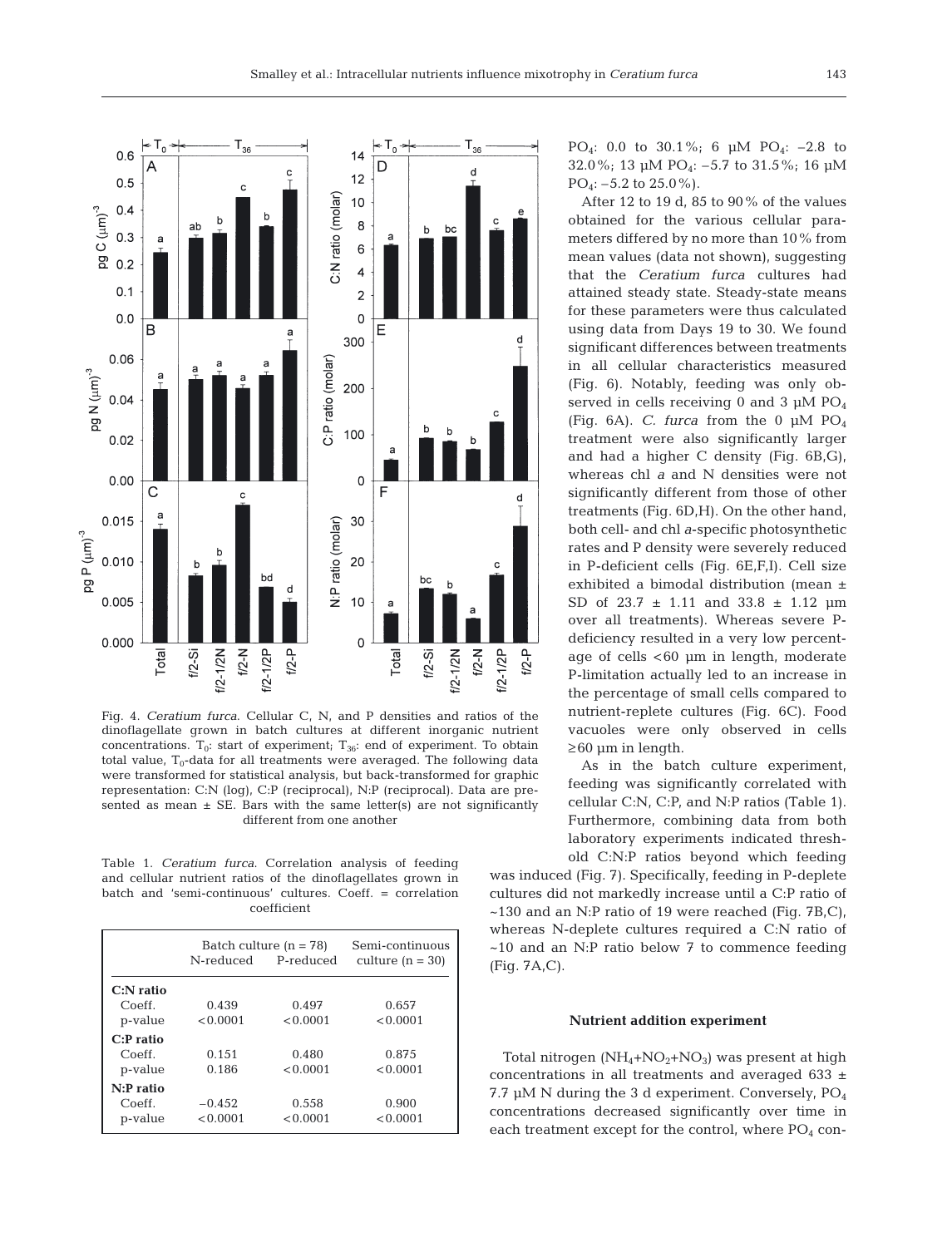

Fig. 5. *Ceratium furca*. (A) Inorganic phosphorus (PO<sub>4</sub>) and nitrogen  $(NH_4 + NO_2 + NO_3)$  concentrations over time in the culture medium. (B) Cell density of the dinoflagellate grown in 'semi-continuous' cultures. From the culture medium, 25% was removed daily with and/or without *C. furca* cells and replaced by fresh medium containing 0, 3, 6, 13, or 15  $\mu$ M PO<sub>4</sub> to maintain cell density at a target level of  $5000$  cells  $ml^{-1}$ (solid line). Figure legend applies to both graphs. Data are presented as mean ± SE

centrations were already at detection level (0  $\mu$ M PO<sub>4</sub>:  $p = 0.164$ ; 1.5  $\mu$ M PO<sub>4</sub>:  $p = 0.006$ ; 9  $\mu$ M PO<sub>4</sub>:  $p < 0.001$ ;  $20 \mu M$  PO<sub>4</sub>:  $p < 0.001$ ; Fig. 8). Over the course of the experiment, cell growth of *Ceratium furca* did not differ

significantly between nutrient treatments ( $p = 0.168$ ) and averaged  $-0.014 \pm 0.0132$  d<sup>-1</sup> for the 0  $\mu$ M P-addition,  $-0.005 \pm 0.0102$  d<sup>-1</sup> for the 1.5 uM P-addition,  $-0.028 \pm 0.0127$  d<sup>-1</sup> for the 9 µM P-addition, and  $-0.005 \pm 0.0132$  d<sup>-1</sup> for the 20 µM P-addition. We did not detect significant changes in cell density for treatments except the 9 µM P-addition, where cell density decreased slightly, but significantly  $(p = 0.0403)$ . Average cell size at the beginning of the experiment was  $33.2 \pm 1.13$  µm (ESD, mean  $\pm$  SD). The percentage of small cells was very low in all treatments (average  $1.8 \pm 0.24\%$  and did not change over time (p = 0.718).

Feeding in the control showed no significant change over the course of the experiment  $(p = 0.227)$  and averaged  $0.05 \pm 0.004$  prey *Ceratium furca*<sup>-1</sup> h<sup>-1</sup>. However, 4 h after nutrient addition, cells in the other treatments already exhibited a significantly reduced feeding rate, averaging  $0.02 \pm 0.001$  prey *C. furca*<sup>-1</sup> h<sup>-1</sup> (p = 0.016), a decrease of  $~55\%$  compared to the control (Fig. 9). Feeding in the 1.5  $\mu$ M PO<sub>4</sub> addition treatment remained at ~45% of control values for the remainder of the experiment. On the other hand, feeding in the 9 and 20  $\mu$ M PO<sub>4</sub> addition treatments further decreased, reaching an average of  $0.002 \pm 0.0007$  prey *C. furca*<sup>-1</sup>  $h^{-1}$  or 3.5% of control rates the following day.

We observed significant changes over time in several physiological parameters measured, including cellular chl *a* content (p < 0.0001), cell- and chl *a*-specific photosynthetic rates ( $p < 0.0001$  and  $p < 0.0001$ , respectively), and cellular P content  $(p < 0.0001)$ , but not in C and N contents of *Ceratium furca* (p = 0.097 and p = 0.06, respectively; Table 2). Chl *a* per cell increased significantly in the treatments that had received 1.5 and  $9 \mu M PO_4$  (p = 0.0013 and p < 0.0001, respectively), but remained stable in both the control and the 20 µM  $PO_4$  addition treatment (p = 0.926 and p = 0.963, respectively; Fig. 10A, Table 2). Photosynthetic rates in the control did not change significantly over time  $(p = 0.113)$ , but increased rapidly in all other treat-

Table 2. *Ceratium furca*. Daily rates of change in cellular parameters measured in P-deplete cells after P-addition. Different letters indicate significant differences between treatment means ( $\alpha \le 0.05$ ). Log-transf.: data log-transformed for statistical analysis; reciprocal: data transformed for statistical analysis by calculating reciprocal values

| Parameter                                                                                                                                               | P-addition treatment                                                        |                                                                           |                                                                                |                                                                                |             |
|---------------------------------------------------------------------------------------------------------------------------------------------------------|-----------------------------------------------------------------------------|---------------------------------------------------------------------------|--------------------------------------------------------------------------------|--------------------------------------------------------------------------------|-------------|
|                                                                                                                                                         | 0 µM $PO4$                                                                  | 1.5 $\mu$ M PO <sub>4</sub>                                               | $9 \mu M PO4$                                                                  | $20 \mu M PO4$                                                                 | Remarks     |
| Chl a<br>pg chl a $(C. \text{ furca})^{-1} d^{-1}$                                                                                                      | $-0.03 \pm 0.343^a$                                                         | $2.8 \pm 0.63^{\rm b}$                                                    | $2.1 \pm 0.30^{\rm b}$                                                         | $-0.01 \pm 0.285$ <sup>a</sup>                                                 | log-transf. |
| <b>Photosynthetic rates</b><br>cell-specific (pqC cell <sup>-1</sup> h <sup>-1</sup> )<br>chl a-specific (mqC [mqchl a] <sup>-1</sup> h <sup>-1</sup> ) | $1.4 \pm 0.81$ <sup>a</sup><br>$0.34 \pm 0.126^a$                           | $14.8 \pm 1.04^{\rm b}$<br>$1.12 \pm 0.153^{\rm b}$                       | $13.4 \pm 1.49^{\rm b}$<br>$1.13 \pm 0.073^b$                                  | $9.2 \pm 0.79^{\rm b}$<br>$0.87 \pm 0.054^{\rm b}$                             | log-transf. |
| <b>Cellular nutrients</b><br>$pg C$ ( <i>C. furca</i> ) <sup>-1</sup> d <sup>-1</sup><br>$pg N (C. furca)^{-1} d^{-1}$<br>$pqP(C. furca)^{-1} d^{-1}$   | $-296 \pm 231.3^{\circ}$<br>$4 \pm 34.8^{\rm a}$<br>$-3.0 \pm 3.75^{\circ}$ | $-2 + 117.9$ <sup>a</sup><br>$102 \pm 17.1^{\circ}$<br>$53.9 \pm 17.16^b$ | $-691 \pm 287.4^{\rm a}$<br>$-26 \pm 39.1^{\circ}$<br>$95.6 \pm 12.06^{\circ}$ | $-155 \pm 342.8^{\circ}$<br>$95 \pm 66.3^{\circ}$<br>$141 \pm 15.4^{\text{d}}$ | Reciprocal  |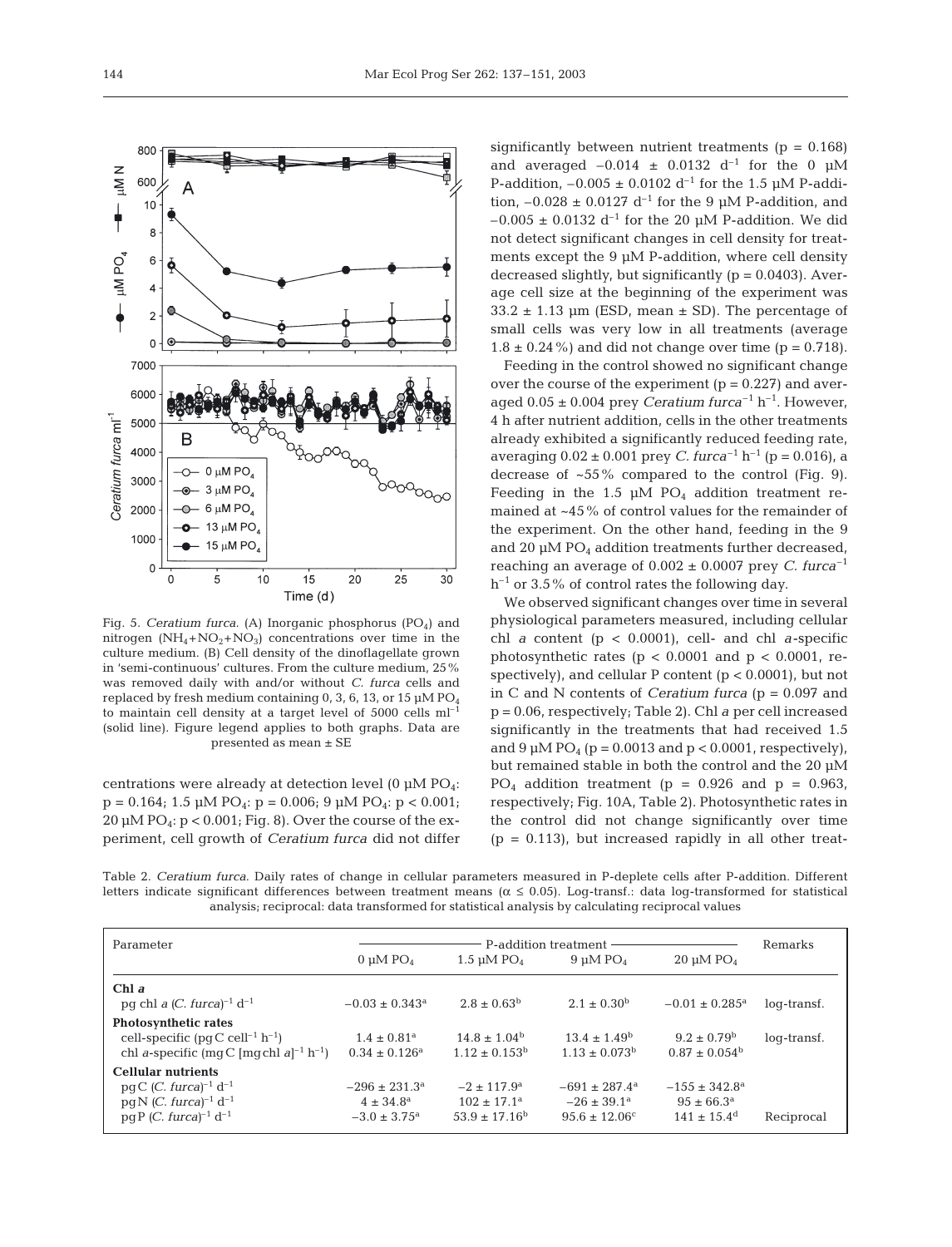

Fig. 6. *Ceratium furca*. Physical and biochemical parameters for cells in 'semi-continuous' cultures. Average values were determined for each parameter once steady state had been reached (Days 19 to 30). The following data were transformed for statistical analysis, but back-transformed for graphic representation: cell-specific photosynthesis (log), C density (rank), C:N (rank), C:P (reciprocal), N:P (log). Data are presented as mean ± SE except for cellular C density and C:N ratio (G, J), where the median, 25th, and 75th percentiles are reported. Bars with the same letter(s) are not significantly different from one another

ments after an initial depression, especially in cells that had received 1.5  $\mu$ M PO<sub>4</sub> at the beginning of the experiment (p < 0.0001; Fig. 10B,C, Table 2). Cellular P content of *C. furca* in the control remained stable  $(p = 0.447)$ . Cellular P content in treatments receiving PO4 increased at similar rates on Days 1 and 2 in all P-addition treatments, but began to show treatmentspecific differences on Day 3 (Fig. 10D, Table 2). Rates of cellular P increase (Table 2) were not significantly different from those of inorganic  $PO<sub>4</sub>$  disappearance (Fig. 8) at the 0.05 probability level, indicating that most of the decrease in  $PO<sub>4</sub>$  was accounted for by the concurrent increase in cellular P. This rapid increase in cellular P led to significant decreases in C:P and N:P ratios in all P-addition treatments (C:P: p < 0.0001; N:P: p < 0.0001; all data were log-transformed), while no treatment-specific changes in the C:N ratio were detected over time  $(p = 0.343)$ . Cellular nutrient ratios were again correlated with feeding, although the relationships were different from those obtained for the 2 previous experiments, and no obvious threshold ratios could be determined (Fig. 11).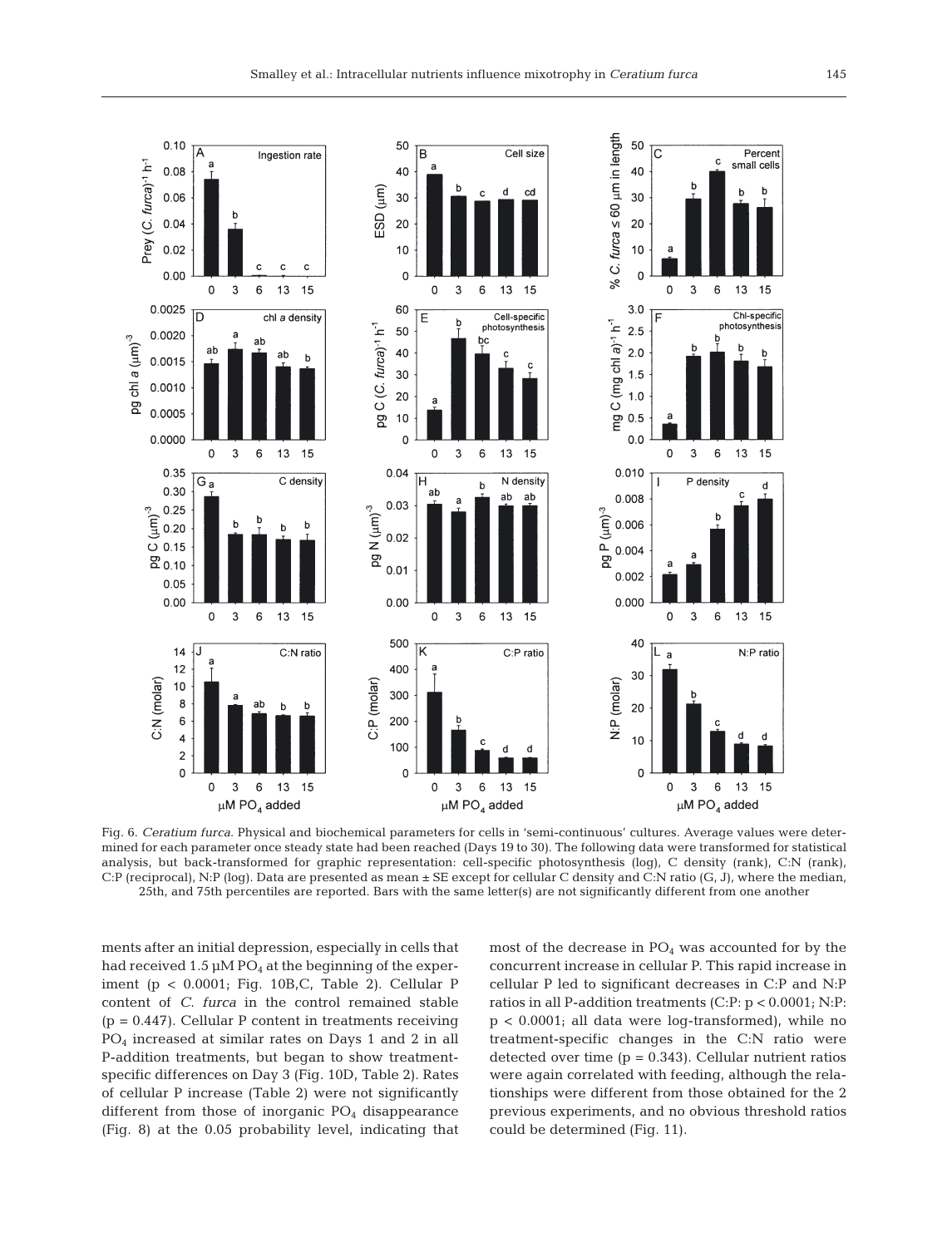

Fig. 7. *Ceratium furca*. Correlation between ingestion rate and (A) cellular C:N, (B) C:P, and (C) N:P ratios. *C. furca* was grown in N-limited (o) and P-limited  $(\bullet)$  batch cultures and P-limited 'semi-continuous' cultures  $(A, \text{ white cross hair}).$ Dashed lines represent apparent threshold C:N:P ratios that had to be crossed before feeding was induced

### **DISCUSSION**

Feeding in *Ceratium furca* was strongly influenced by nutrient concentrations. Feeding did not occur in treatments where nutrients were plentiful, but increased in the nutrient-depleted treatments. However, while inorganic nutrients dropped rapidly to trace levels, an increase in feeding lagged several days behind. This suggests that the effect of inorganic nutri-



Fig. 8. *Ceratium furca*. Inorganic phosphorus (PO<sub>4</sub>) and nitrogen  $(NH_4+NO_2+NO_3)$  concentrations in the culture medium over time. At  $T_0$ , inorganic  $PO_4$  was added to P-limited batch cultures at 0 (white symbols), 1.5 (gray symbols), 9 (gray symbols, cross hair), and 20 µM PO<sub>4</sub> (black symbols). Data are presented as mean ± SE



Fig. 9. *Ceratium furca*. Feeding after P-addition expressed as a percentage of the ingestion rate measured in the control. At  $T_{0}$ , inorganic PO<sub>4</sub> was added to P-limited batch cultures at 0 (white symbols), 1.5 (gray symbols), 9 (gray symbols, cross hair), and 20  $\mu$ M PO<sub>4</sub> (black symbols). Data are presented as mean ± SE

ents on feeding was neither immediate nor direct, but rather was mediated through internal cellular nutrient concentrations and ratios. Data on cellular nutrient content from both batch and 'semi-continuous' culture experiments support this hypothesis. As cellular C:N:P ratios deviated farther from those found under optimum growth conditions (f/2-Si), feeding increased markedly. However, there was a wide range of ratios around the optimum where little or no feeding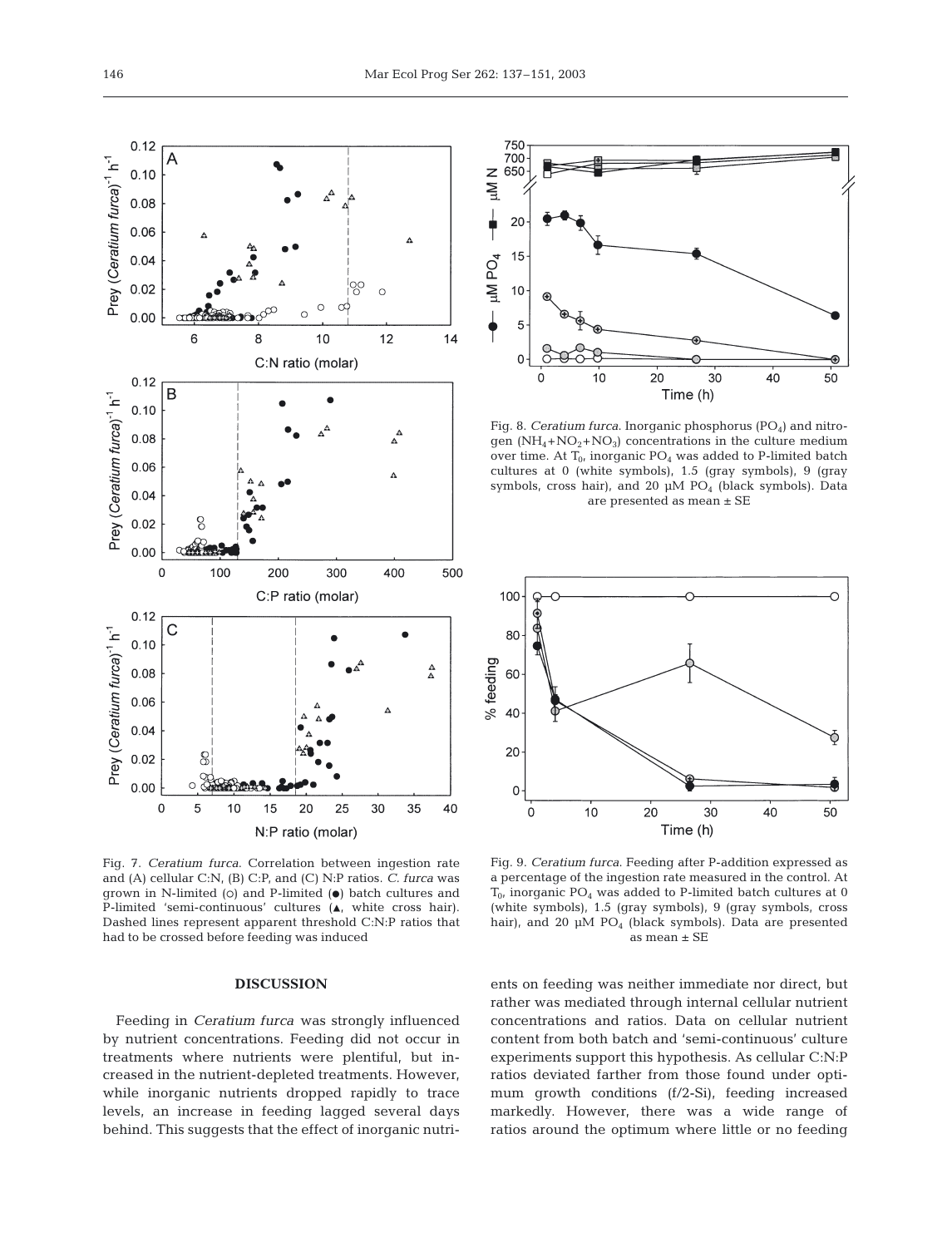

Fig. 10. *Ceratium furca*. (A) Cellular chlorophyll *a* (chl *a*) content, (B) cellspecific and (C) chl *a*-specific photosynthesis, (D) cellular P content, and (E) cellular C:P and (F) N:P ratios upon P-addition. At  $T_0$ , inorganic PO<sub>4</sub> was added to P-limited batch cultures at 0, 1.5, 9, and 20  $\mu$ M PO<sub>4</sub>. Figure legend applies to all graphs. Data are presented as mean ± SE

occurred, suggesting that threshold ratios had to be crossed before feeding could be induced.

Interestingly, no such threshold ratios were evident in the nutrient addition experiment, although feeding was again correlated with C:N:P ratios. While little or no feeding was observed in batch and 'semicontinuous' culture experiments at C:P and N:P ratios below 130 and 19, respectively, ingestion rates measured in the  $1.5 \mu M PO_4$  treatment of the nutrient addition experiment were still relatively high at C:P and N:P ratios of 60 and 9, respectively. This indicates that simply taking up the limiting nutrient  $(PO_4$  in this case) was not enough to reduce feeding and suggests that the nutrient also had to be metabolized to some degree. When inorganic P is transported across the algal plasma membrane, it becomes part of a dynamic intracellular phosphate pool (Cembella et al. 1984). From this pool, it is incorporated into phosphorylated metabolites or transported to polyphosphate storage vesicles or vacuoles (Elgavish et al. 1980, Cembella et al. 1984). When P-deficient cells are resupplied with inorganic P, they often take up excess P at increased maximum rates and incorporate it into the polyphosphate fraction (Healey 1973, Perry 1976, Brown & Harris 1978, Elgavish et al. 1980). Thus, the relatively high cellular P content in feeding *Ceratium furca* cells from the 1.5  $\mu$ M PO<sub>4</sub> treatment may have resided largely in the unincorporated intracellular phosphate pool or the polyphosphate fraction used for storage, which may have little direct effect on feeding regulation. Therefore, while cellular C:N:P ratios are good indicators of feeding response when the nutrient environment is stable or changing slowly, they may not be as effective in predicting feeding when nutrient availability increases rapidly, and thus leads to excess luxury P-uptake and an uncoupling of P-uptake and growth.

While induction of feeding in laboratory cultures was only observed after several days of nutrient deprivation, the inhibitory effect of nutrient addition on ingestion rates in field (Smalley 2002) and laboratory experiments could be detected within hours. This discrepancy in response time was likely due to the involvement of

different physiological processes. Since laboratory cultures had been growing phototrophically for many years, they probably had to synthesize a variety of structures and enzymes before prey could be ingested and processed. In contrast, cells in the nutrient addition experiments were already feeding. Thus, a decrease in ingestion rate might not require de novo synthesis and could be accomplished by relatively quick downregulation of certain enzymes.

In addition to modulating cellular C, N, and P contents and ratios, *Ceratium furca* underwent other physiological changes in response to nutrient limitation. Cell-specific photosynthetic rate was reduced significantly in both N- and P-deplete *C. furca*. In the N-depleted cultures, this decrease in cell-specific photosynthesis was accompanied by a striking reduc-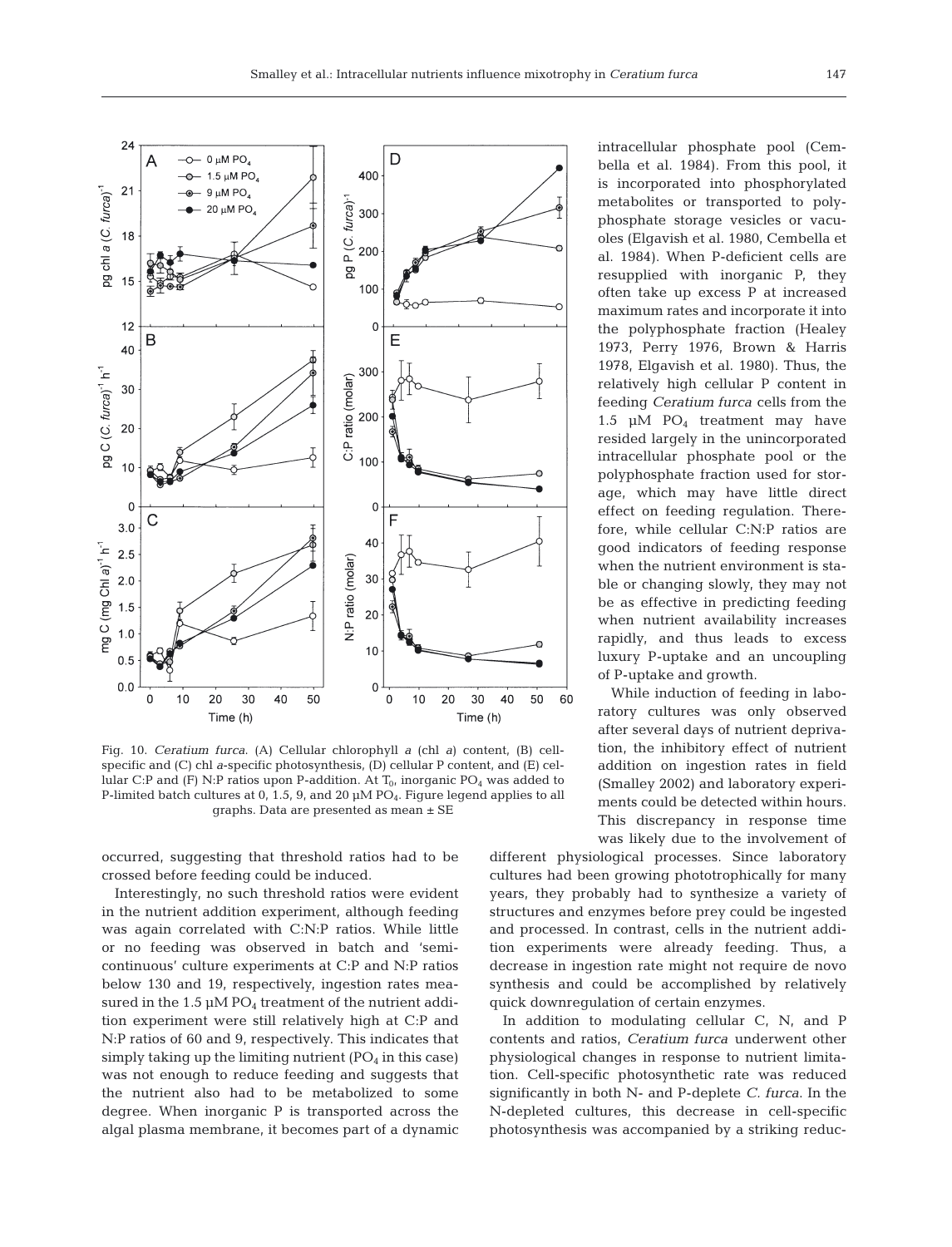

Fig. 11. *Ceratium furca*. Correlation between ingestion rate and (A) cellular C:N, (B) C:P, and (C) N:P ratios of P-limited cultures that had received 0, 1.5, 9, and 20  $\mu$ M PO<sub>4</sub> at the start of the experiment

tion of cellular chl *a*, while chl *a*-specific photosynthetic rates remained similar to or slightly higher than that observed in nutrient-replete cultures. In the Plimited cultures, on the other hand, cellular chl *a* density did not decrease compared to that of nutrientreplete cells, whereas chl *a*-specific photosynthetic rate was significantly lower. These findings are consistent with patterns found in various other phytoplankton species. Cells commonly react to nutrient limitation by reducing cell-specific photosynthesis (Lehman 1976, Everest et al. 1986, Osborne & Geider 1986,

Herzig & Falkowski 1989, Levy & Gantt 1990), and several mechanisms have been proposed to explain this phenomenon. As both N and P are needed for protein synthesis, the over-all protein content of the cell is reduced when either nutrient is in limiting supply (Healey 1973, Everest et al. 1986, Olson et al. 1986). This decrease affects several enzymes and protein complexes needed for both dark and light reactions of photosynthesis, including reaction center proteins, chl *a*binding proteins, pigment-protein complexes, and RUBISCO (Kolber et al. 1988, Falkowski et al. 1989, Falkowski & Raven 1997). In addition, N-limited cells exhibit a reduction of chl *a* and other pigments of the light-harvesting system, thus effectively decreasing the amount of photons that can be harvested (Everest et al. 1986, Osborne & Geider 1886, Kolber et al. 1988, Roy 1988, Herzig & Falkowski 1989, Levy & Gantt 1990, Sciandra et al. 2000). Finally, cellular ATP levels are reduced during P-limitation, leading to an overall impairment of the energy metabolism (Cembella et al. 1984).

It has been suggested that during times of nutrientlimitation, mobilization of proteins and pigmentprotein complexes associated with photosynthetic C-uptake could provide the nutrient requirements for basal metabolic demands, such as respiration (Perry et al. 1981, Prézelin 1982, Roy 1988, Falkowski et al. 1989). In our experiment, dilution through cell growth was not enough to account for the drop of chl *a* in N-deficient cultures after Day 9, and it is thus conceivable that this N-rich pigment was deliberately digested to obtain more N. Under P-limitation, on the other hand, cellular chl *a* density remained stable, while chl *a*-specific photosynthetic rate decreased, indicating that RUBISCO and/or other proteins associated with the dark reaction may have been metabolized. Besides cell maintenance, nutrient-limited *Ceratium furca* may have used the recycled N or P for synthesis of enzymes associated with inorganic nutrient uptake. For example, in *Chlorella stigmatophora* increasing N-limitation was accompanied by increases in the activity of nitrate reductase, NADPH-glutamate dehydrogenase, and glutamine synthetase (Everest et al. 1986). In addition, as *C. furca*'s ability to phagocytize prey increased with increasing nutrient-limitation, the dinoflagellate probably increasingly redirected N and P to the synthesis of morphological structures and enzymes needed for ingestion and digestion.

The decreased photosynthetic rates observed under nutrient-limitation were reversible upon nutrient addition, and increased rapidly over the course of the experiment. However, during the first few hours after P-addition, rates were actually slightly depressed. This phenomenon has been reported by several investigators and is thought to be due to energy competition

 $0.10$  $\Delta$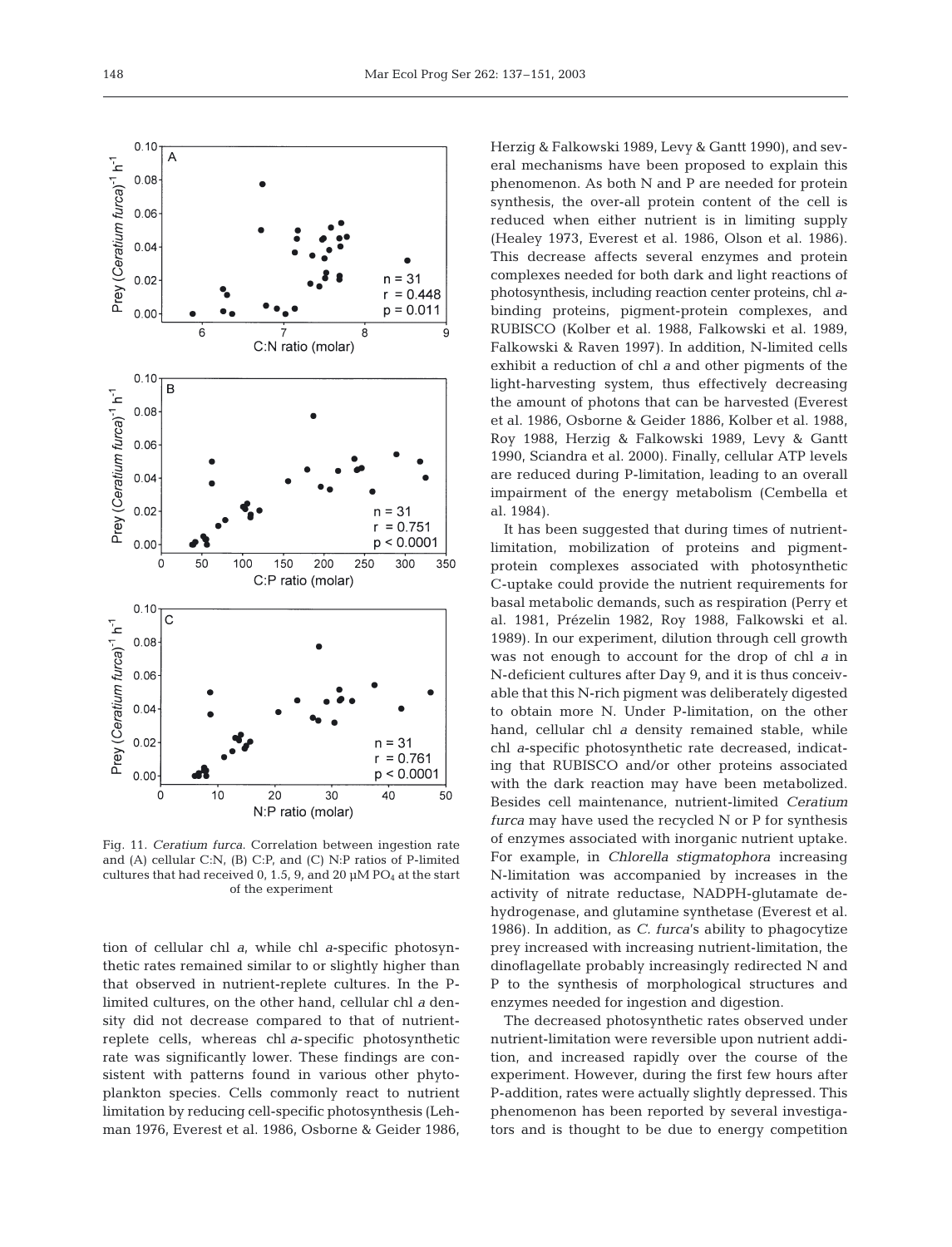between processes of C-fixation and nutrient uptake (Healey 1973, 1979, Falkowski & Stone 1975, Lean & Pick 1981, Levy & Gantt 1990). If a cell is starved for N or P, there is little need for increased C-fixation, and energy is preferentially used for nutrient uptake. Only once a critical level of cellular N or P is reached or most of the available P is taken up does C-fixation resume (Lean & Pick 1981). This may also explain why both photosynthetic rates and chl *a* content of *Ceratium furca* increased more rapidly in the lower P-addition treatments. In these treatments, the available P was taken up within 1 or 2 d, after which energy was again available for pigment synthesis and C-fixation. On the other hand,  $PO<sub>4</sub>$  concentrations in the medium of those cultures that had received the highest P-addition remained high throughout the experiment, and cells continued to take up P, as indicated by the substantial increases in cellular P even on the last day. In these cultures, most energy may have been allocated to processes associated with P-uptake at the expense of C-fixation.

Changes in nutrient concentrations also caused modifications of growth rate of *Ceratium furca*. Growth rates of batch cultures were significantly reduced in the nutrient-limited treatments compared to the nutrient-replete control. However, these differences in growth did not become apparent until ~11 d into the experiment, suggesting that *C. furca* was able to draw on nutrients mobilized from its internal storage pools to maintain growth for almost 2 wk. The cessation of growth at that time, presumably due to the depletion of cellular nutrient pools, correlated well with the increase in feeding observed around the same time. Interestingly, growth rates of the 'semicontinuous' cultures were remarkably similar, despite the wide range of daily P-additions (excluding the treatment where no P was added). This similarity in growth contrasted with the pronounced differences found in both inorganic nutrient concentrations and cellular nutrient quotas. Thus, the low daily P-additions appeared sufficient for *C. furca* to maintain cell growth, given the lower P requirements for reproduction due to reduced cellular P contents in these treatments. On the other hand, the high daily variation in growth observed for all these treatments (–5.7 to 32.0%) may have masked any difference that could have resulted from the various P concentrations. In the nutrient addition experiment, no growth was observed over the 3 d period. Such a delay in growth upon nutrient addition has been observed in other studies as well (Healey 1979, Levy & Gantt 1990) and may be explained by the energy allocation hypothesis outlined above (i.e. most energy may have been allocated to processes associated with P-uptake rather than to cell growth).

The nutritional status of *Ceratium furca* also influenced cell size. While N-limitation led to a decrease in average cell size, severe P-deficiency resulted in increased average cell size. Such observations have been reported before for a variety of algal groups, including dinoflagellates (Lehman 1976, Prézelin 1982, Olson et al. 1986). P-limitation can disrupt the cell cycle by restricting nucleic acid synthesis and interfering with normal mitotic events (Cembella et al. 1984). The inability of cells to divide thus leads to increased cell size (Lehman 1976, Cembella et al. 1984). In our experiments, *C. furca* was apparently unable to divide after 3 to 7 d in P-depleted medium, and cell volume subsequently increased. The interpretation of cell size, however, was complicated by the development of a bimodal size distribution in some of the treatments. This raises the possibility of the presence of sexual life history stages in *C. furca*. Sexual reproduction has been well documented in numerous dinoflagellate species (Pfiester & Anderson 1987), including several of the genus *Ceratium* (von Stosch 1964, 1972). In addition, Weiler & Eppley (1979) reported the formation of 'gametes' in *C. furca*, although zygote formation was not observed. Typically, sexual reproduction in dinoflagellate cultures is induced by nutrient starvation, more specifically, Ndepletion (Pfiester & Anderson 1987). However, other environmental factors, such as temperature and light intensity, have also been reported to cause gamete formation (von Stosch 1964, Weiler & Eppley 1979). The small cells observed in our experiments resembled gametes described for other *Ceratium* species. As in other dinoflagellates, nutrient limitation (both N and P to some degree) triggered the formation of these cells. However, we did not observe zygote formation and are thus unable to confirm that these cells were indeed involved in sexual reproduction.

The formation of 'gametes' further complicated the interpretation of our feeding data, as these cells failed to ingest the prey ciliates. The *Strobilidium* sp. used in our experiments may simply have been too large for small *Ceratium furca* cells to ingest. On the other hand, if these small cells represent a temporary lifehistory stage involved in sexual reproduction, they may lack certain structural and/or biochemical features that make phagocytosis possible in vegetative stages. Alternatively, cells containing food vacuoles may be zygotes, while vegetative stages may be incapable of ingesting prey. Phagocytosis could provide zygotes with additional energy for division and/or the formation of a resting stage. Sexuality may thus be necessary for feeding to occur. However, the treatments where feeding was most pronounced also contained the lowest percentage of small cells, making the above scenario less probable. At present, we do not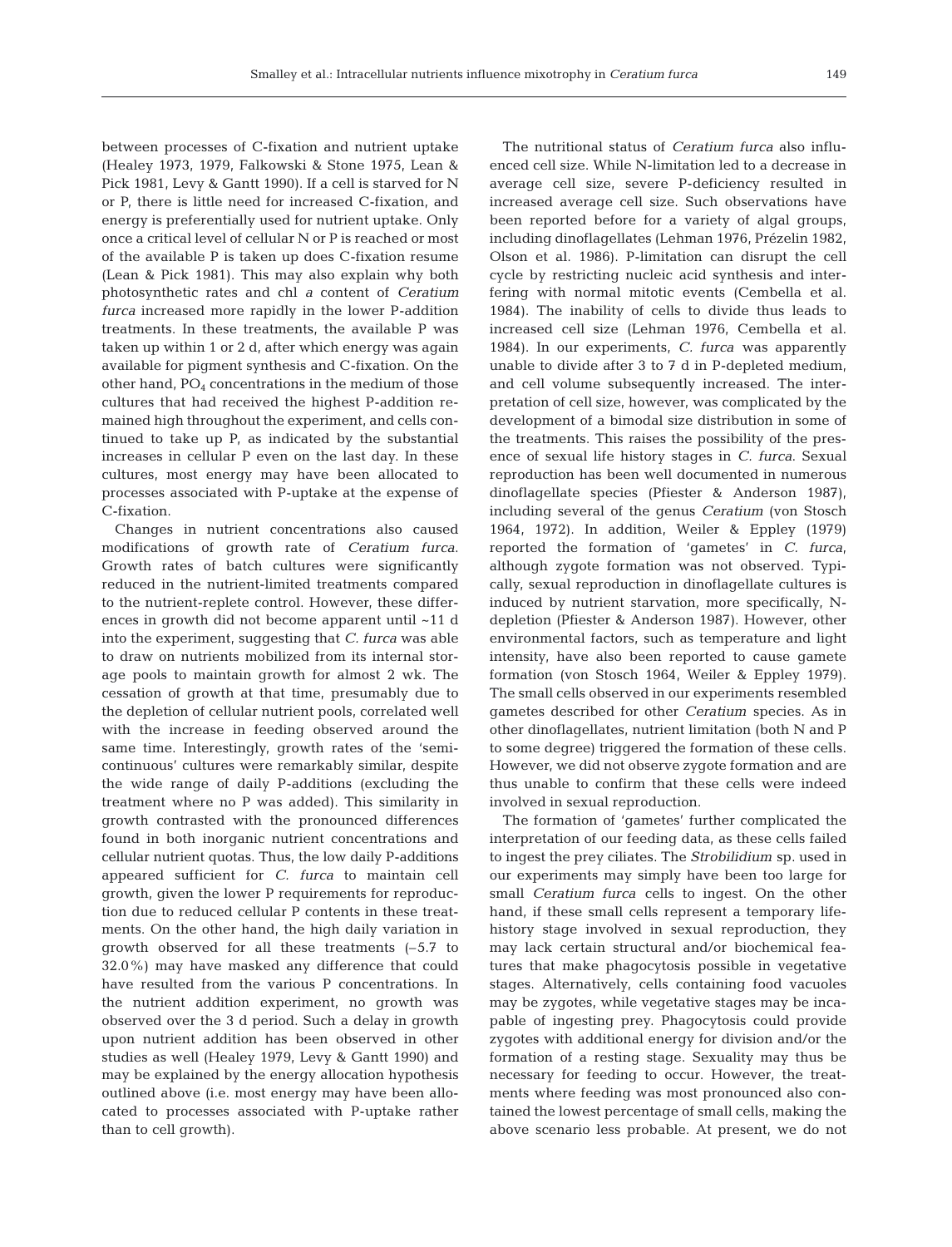have enough information on the life cycle of *C. furca* to resolve this question.

In the present study, we have shown that feeding in *Ceratium furca* is clearly influenced by inorganic nutrient concentrations, indicating that *C. furca* employed phagotrophy as a means for obtaining limiting macronutrients. Nutrient-limitation seemed to stimulate feeding via cellular nutrient quotas and ratios, as ingestion rates increased markedly when cellular C:N:P ratios deviated farther from those found under optimum growth conditions. In addition, phagotrophy was induced only after threshold C:N:P ratios were crossed. While nutrient availability and uptake rates obviously have a profound effect on cellular C:N:P ratios, C-fixation rates can also influence this ratio, as changes in photosynthesis will lead to changes in stored C reserves. At non-inhibitory light levels, increasing irradiance should lead to increased C-fixation, and thus to a greater biosynthetic need for N and P in order to utilize the additional C. *C. furca* could meet this increased need by increasing feeding. This relationship between feeding and irradiance was indeed observed for some field populations of *C. furca* (Smalley 2002), thus supporting the outlined hypothesis. Our hypothesis can easily be modified to include other limiting growth factors such as essential vitamins and trace metals, which were implicated in feeding regulation of several other primarily photosynthetic mixotrophs (Stoecker 1998).

*Acknowledgements.* We thank D. H. Smalley, M. Goodison and M. Johansson for technical assistance with laboratory experiments. This research was supported by National Science Foundation grant OCE 931772 awarded to D.W.C. and D.K.S. and OCE 9819670 to D.K.S. G.W.S. was supported by a Smithsonian Environmental Research Center Internship and Graduate Fellowship and a Horn Point Graduate Research Assistantship.

# LITERATURE CITED

- Arenovski AL, Lim EL, Caron DA (1995) Mixotrophic nanoplankton in oligotrophic surface waters of the Sargasso Sea may employ phagotrophy to obtain major nutrients. J Plankton Res 17:801–820
- Anderson JM (1976) An ignition method for the determination of total phosphorus in lake sediments. Water Res 10: 329–331
- Brown EJ, Harris RF (1978) Kinetics of algal transient phosphate uptake and the cell quota concept. Limnol Oceanogr 23:35–40
- Cembella AD, Antia NJ, Harrison PJ (1984) The utilization of inorganic and organic phosphorus compounds as nutrients by eukaryotic microalgae: a multidisciplinary perspective. Part 2. CRC Crit Rev Microbiol 11:13–81
- Coats DW, Heinbokel JF (1982) A study of reproduction and other life cycle phenomena in planktonic protists using an acridine orange fluorescence technique. Mar Biol 67: 71–79
- Elgavish A, Elgavish GA, Halmann M, Berman T (1980) Phosphorus utilization and storage in batch cultures of the dinoflagellate *Peridinium cinctum* f. Westii. J Phycol 16: 626–633
- Everest SA, Hipkin CR, Syrett PJ (1986) Enzyme activities in some marine phytoplankters and the effect of nitrogen limitation on nitrogen and carbon metabolism in *Chlorella stigmatophora*. Mar Biol 90:165–172
- Falkowski PG, Raven JA (1997) Aquatic photosynthesis. Blackwell Scientific Publications, Oxford
- Falkowski PG, Stone DP (1975) Nitrate uptake in marine phytoplankton: energy sources and interaction with carbon fixation. Mar Biol 32:77–84
- Falkowski PG, Sukenik A, Herzig R (1989) Nitrogen limitation in *Isochrysis galbana* (Haptophyceae). II. Relative abundance of chloroplast proteins. J Phycol 25:471–478
- Fisher TR, Peele ER, Ammermann JW, Harding LW (1992) Nutrient limitation of phytoplankton in Chesapeake Bay. Mar Ecol Prog Ser 82:51–63
- Guillard RRL, Ryther JH (1962) Studies on marine planktonic diatoms. I. *Cyclotella nana* Hustedt and *Detonula confervacea* (Cleve) Gran. Can J Microbiol 8:229–239
- Healey FP (1973) Inorganic nutrient uptake and deficiency in algae. CRC Crit Rev Microbiol 3:69–113
- Healey FP (1979) Short-term responses of nutrient-deficient algae to nutrient addition. J Phycol 15:289–299
- Herzig R, Falkowski PG (1989) Nitrogen limitation in *Isochrysis galbana* (Haptophyceae). I. Photosynthetic energy conversion and growth efficiencies. J Phycol 25:462–471
- Kolber Z, Zehr J, Falkowski P (1988) Effects of growth irradiance and nitrogen limitation on photosynthetic energy conversion in Photosystem II. Plant Physiol 88:923–929
- Lean DRS, Pick FR (1981) Photosynthetic response of lake plankton to nutrient enrichment: a test for nutrient limitation. Limnol Oceanogr 26:1001–1019
- Legrand C, Granéli E, Carlsson P (1998) Induced phagotrophy in the photosynthetic dinoflagellate *Heterocapsa triquetra*. Aquat Microb Ecol 15:65–75
- Lehman JT (1976) Photosynthetic capacity and luxury uptake of carbon during phosphate limitation in *Pediastrum duplex* (Chlorophyceae). J Phycol 12:190–193
- Levy I, Gantt E (1990) Development of photosynthetic activity in *Porphyridium purpureum* (Rhodophyta) following nitrogen starvation. J Phycol 26:62–68
- Li A, Stoecker DK, Coats DW (2000a) Spatial and temporal aspects of *Gyrodinium galatheanum* in Chesapeake Bay: distribution and mixotrophy. J Plankton Res 22:2105–2124
- Li A, Stoecker DK, Coats DW (2000b) Mixotrophy in *Gyrodinium galatheanum* (Dinophyceae): responses to light intensity and inorganic nutrients. J Phycol 36:33–45
- Nygaard K, Tobiesen A (1993) Bacterivory in algae: a survival strategy during nutrient limitation. Limnol Oceanogr 38: 273–279
- Olson RJ, Vaulot D, Chisholm SW (1986) Effects of environmental stress on the cell cycle of two marine phytoplankton species. Plant Physiol 80:918–925
- Osborne BA, Geider RJ (1986) Effect of nitrate-nitrogen limitation on photosynthesis of the diatom *Phaeodactylum tricornutum* Bohlin (Bacillariophyceae). Plant Cell Environ 9:617–625
- Parsons TR, Maita Y, Lalli CM (1984) A manual of chemical and biological methods for seawater analysis. Pergamon Press, Oxford
- Perry MJ (1976) Phosphate utilization by an oceanic diatom in phosphorus-limited chemostat culture and in the oligotrophic waters of the central North Pacific. Limnol Oceanogr 21:88–107